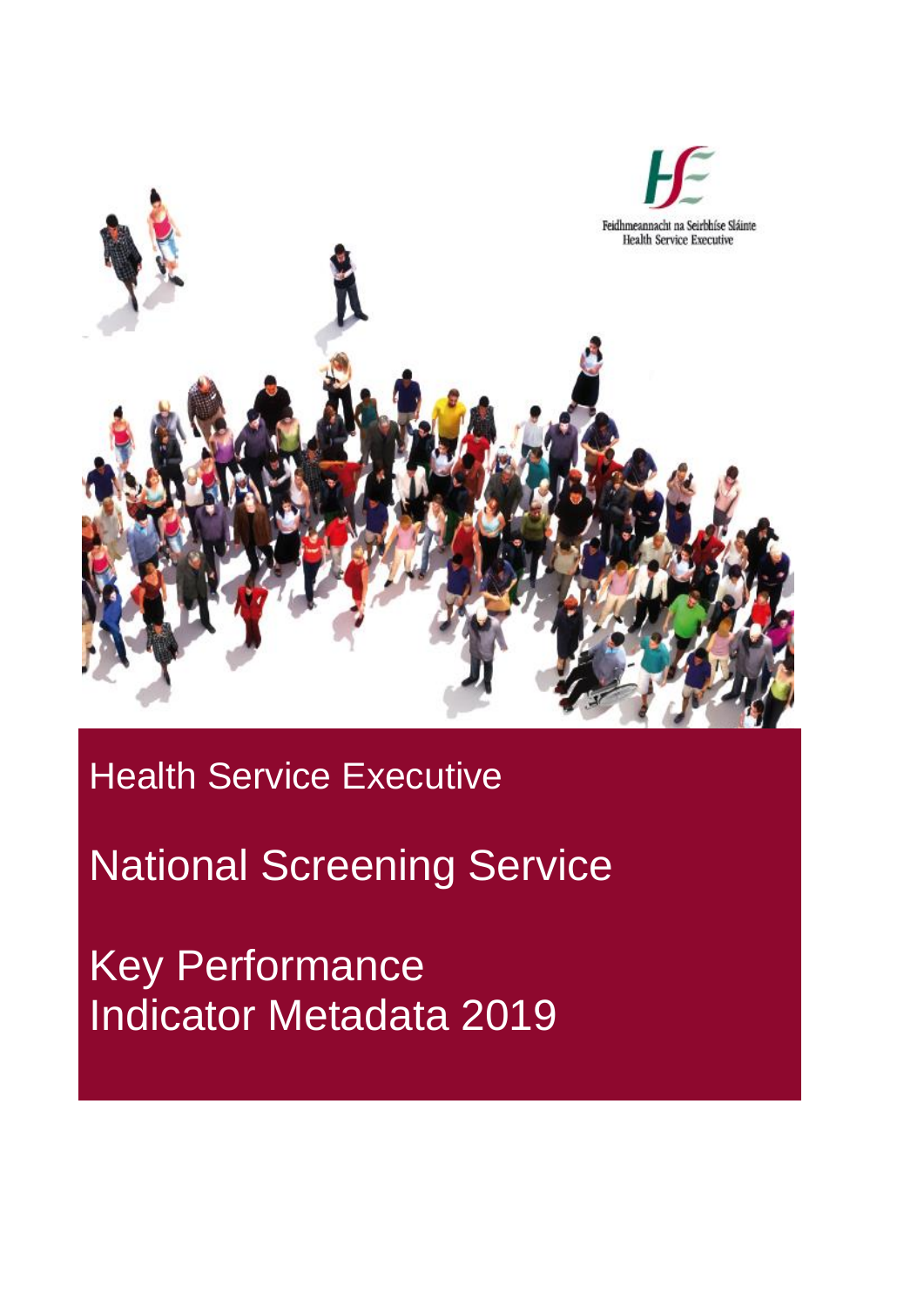|                | <b>BowelScreen</b>                          |                                                                                                                                                                                                                                                                                                                                                                                                                                    |  |  |
|----------------|---------------------------------------------|------------------------------------------------------------------------------------------------------------------------------------------------------------------------------------------------------------------------------------------------------------------------------------------------------------------------------------------------------------------------------------------------------------------------------------|--|--|
| 1              | <b>KPI Title</b>                            | HWB46-% of client uptake rate in the BowelScreen programme                                                                                                                                                                                                                                                                                                                                                                         |  |  |
| 1a             | <b>KPI Short Title</b>                      | <b>BowelScreen Uptake</b>                                                                                                                                                                                                                                                                                                                                                                                                          |  |  |
| 2              | <b>KPI Description</b>                      | A cohort measurement of the uptake of bowel cancer screening by eligible men and women whose date of first offered invitation in the<br>current screening round was within the reporting period. These clients are followed over time to allow adequate time for taking up their<br>reminder invitation in the round. Subject to change due to uptake on reminder invitation etc. Based on data from the first round of screening. |  |  |
| 3              | <b>KPI Rationale</b>                        | To maximise the uptake of bowel screening among the eligible population                                                                                                                                                                                                                                                                                                                                                            |  |  |
| Зa             | <b>Indicator Classification</b>             | National Scorecard Quadrant: Access & Integration                                                                                                                                                                                                                                                                                                                                                                                  |  |  |
| $\overline{4}$ | <b>National Target</b>                      | 2019 NSP Target: >45%. This is a cumulative calculation                                                                                                                                                                                                                                                                                                                                                                            |  |  |
| 4a             | <b>Target</b>                               | b) Trajectory set out to achieve an end of year target, ie. $Q1: >42\%$ ; $Q2: >43\%$ ; $Q3: >44\%$ ; $Q4: >45\%$                                                                                                                                                                                                                                                                                                                  |  |  |
| 4 <sub>b</sub> | <b>Volume Metrics</b>                       |                                                                                                                                                                                                                                                                                                                                                                                                                                    |  |  |
| 5              | <b>KPI Calculation</b>                      | Numerator= No. of those clients who completed a satisfactory FIT test. Subject to change due to uptake on reminder invitation etc.<br>Denominator=clients whose date of first offered invitation to take part in BowelScreen in the current screening round was within the reporting<br>period.                                                                                                                                    |  |  |
| 6              | <b>Data Source</b>                          | BowelScreen Database (COR) to the NBIU Business Information Unit via a cif template                                                                                                                                                                                                                                                                                                                                                |  |  |
| 6a             | Data Sign Off                               | Dr. Therese Mooney, Head of Programme Evaluation Unit                                                                                                                                                                                                                                                                                                                                                                              |  |  |
| 6 <sub>b</sub> | <b>Data Quality Issues</b>                  | None                                                                                                                                                                                                                                                                                                                                                                                                                               |  |  |
| 7              | <b>Data Collection</b><br><b>Frequency</b>  | Daily                                                                                                                                                                                                                                                                                                                                                                                                                              |  |  |
| 8              | <b>Tracer Conditions</b>                    | Men and women aged between 60 and 69 who have been invited to take part in the BowelScreen programme.                                                                                                                                                                                                                                                                                                                              |  |  |
| 9              | <b>Minimum Data Set MDS</b>                 | Client name, address, sex, DOB, date of screening.                                                                                                                                                                                                                                                                                                                                                                                 |  |  |
| 10             | International<br><b>Comparison</b>          | Similar in other countries                                                                                                                                                                                                                                                                                                                                                                                                         |  |  |
| 11             | <b>KPI Monitoring</b>                       | Quarterly                                                                                                                                                                                                                                                                                                                                                                                                                          |  |  |
| 12             | <b>KPI Reporting Frequency Quarterly</b>    |                                                                                                                                                                                                                                                                                                                                                                                                                                    |  |  |
| 13             | <b>KPI Report Period</b>                    | $Q-1Q$                                                                                                                                                                                                                                                                                                                                                                                                                             |  |  |
| 14             | <b>KPI Reporting</b><br><b>Aggregation</b>  | National                                                                                                                                                                                                                                                                                                                                                                                                                           |  |  |
| 15             | <b>KPI</b> is reported in which<br>reports? | Performance Profile / Management Data Report / Annual Report                                                                                                                                                                                                                                                                                                                                                                       |  |  |
| 16             | Web link to data                            | http://www.hse.ie/eng/services/publications/performancereports/                                                                                                                                                                                                                                                                                                                                                                    |  |  |
| 17             | <b>Additional Information</b>               | N/A                                                                                                                                                                                                                                                                                                                                                                                                                                |  |  |
|                | <b>KPI owner/lead for</b><br>implementation | Dr. Therese Mooney, Head of Programme Evaluation Unit, National Screening Service                                                                                                                                                                                                                                                                                                                                                  |  |  |
|                | PBI data support                            | Siobhán O'Brien, Data Analyst, National Business Information Unit - siobhan.obrien2@hse.ie, 046-9251334                                                                                                                                                                                                                                                                                                                            |  |  |
|                | Governance/sign off                         | Frances McNamara, Interim Head of Screening, National Screening Service                                                                                                                                                                                                                                                                                                                                                            |  |  |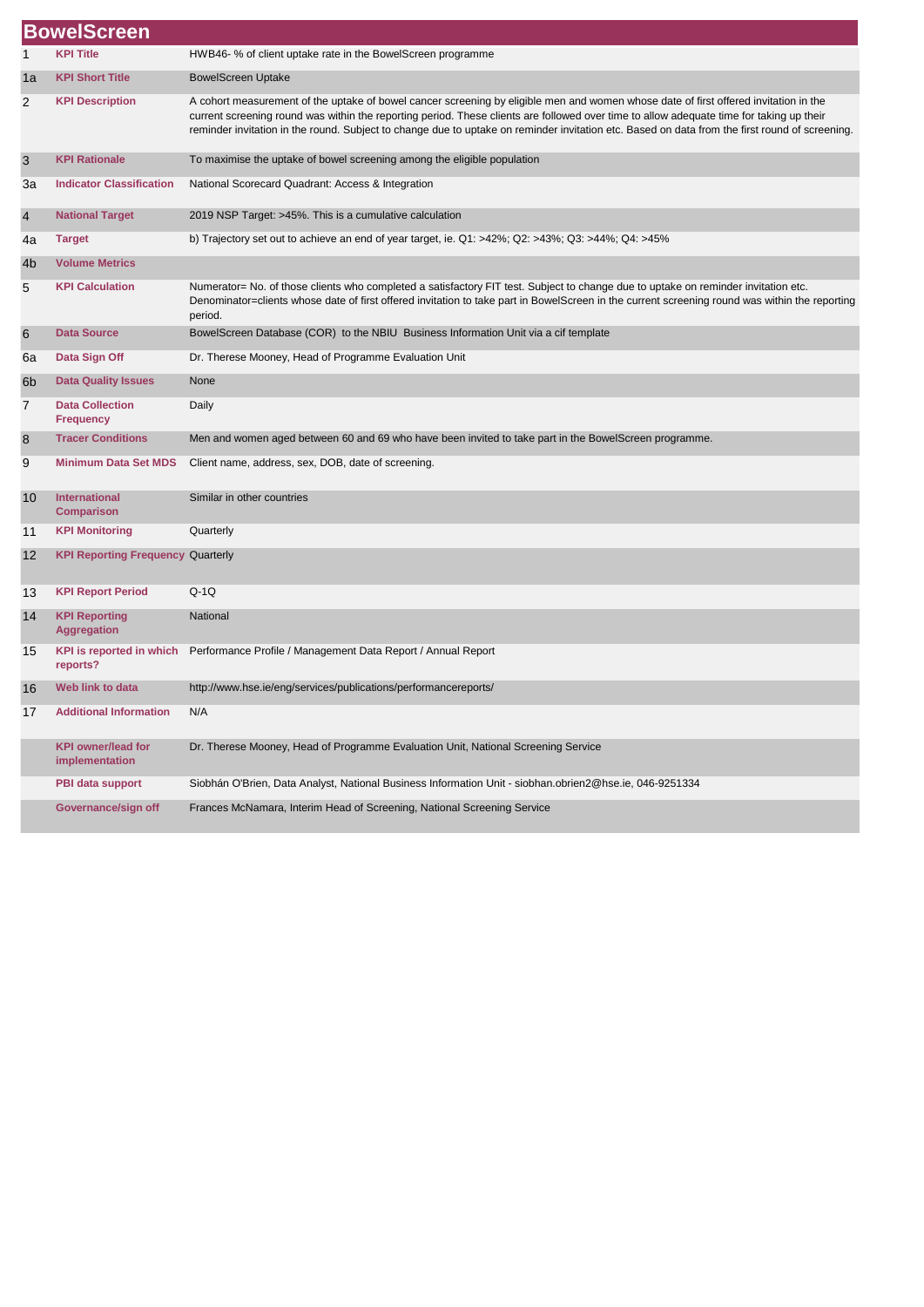|    | <b>BowelScreen</b>                          |                                                                                                                                                                                                                                                                                          |  |  |
|----|---------------------------------------------|------------------------------------------------------------------------------------------------------------------------------------------------------------------------------------------------------------------------------------------------------------------------------------------|--|--|
| 1  | <b>KPI Title</b>                            | HWB82- No. of clients who have completed a satisfactory BowelScreen FIT test                                                                                                                                                                                                             |  |  |
| 1a | <b>KPI Short Title</b>                      | Satisfactory BowelScreen FIT test                                                                                                                                                                                                                                                        |  |  |
| 2  | <b>KPI Description</b>                      | No. of clients screened by the BowelScreen programme who have completed a satisfactory FIT test in the reporting period. (FIT= faecal<br>immunochemical test, which is a self-administered test carried out at home, satisfactory means that the kit was suitable for analysis)          |  |  |
| За | <b>Indicator Classification</b>             | National Scorecard Quadrant: Access & Integration                                                                                                                                                                                                                                        |  |  |
| 4  | <b>National Target</b>                      | 2019 NSP Target: 125,000. This is a cumulative calculation                                                                                                                                                                                                                               |  |  |
| 4a | <b>Target</b>                               | 125,000                                                                                                                                                                                                                                                                                  |  |  |
| 4b | <b>Volume Metrics</b>                       |                                                                                                                                                                                                                                                                                          |  |  |
| 5  | <b>KPI Calculation</b>                      | Count of no. of clients screened by the BowelScreen programme who have completed a satisfactory FIT test in the reporting period. (FIT=<br>faecal immunochemical test, which is a self-administered test carried out at home, satisfactory means that the kit was suitable for analysis) |  |  |
| 6  | <b>Data Source</b>                          | BowelScreen Database (COR) to the BIU business infomation unit via a cif template                                                                                                                                                                                                        |  |  |
| 6a | Data Sign Off                               | Dr. Therese Mooney, Head of Programme Evaluation Unit                                                                                                                                                                                                                                    |  |  |
| 6b | <b>Data Quality Issues</b>                  | None                                                                                                                                                                                                                                                                                     |  |  |
| 7  | <b>Data Collection</b><br><b>Frequency</b>  | Daily                                                                                                                                                                                                                                                                                    |  |  |
| 8  | <b>Tracer Conditions</b>                    | Men and women aged between 60 and 69 who have been invited to take part in the BowelScreen programme                                                                                                                                                                                     |  |  |
| 9  | <b>Minimum Data Set MDS</b>                 | Client Name, Address, Sex, DOB, date of screening                                                                                                                                                                                                                                        |  |  |
| 10 | <b>International</b><br><b>Comparison</b>   | Similar in other countries                                                                                                                                                                                                                                                               |  |  |
| 11 | <b>KPI Monitoring</b>                       | Monthly                                                                                                                                                                                                                                                                                  |  |  |
| 12 | <b>KPI Reporting Frequency Monthly</b>      |                                                                                                                                                                                                                                                                                          |  |  |
| 13 | <b>KPI Report Period</b>                    | Current (e.g. daily data reported on that same day of activity, monthly data reported wihin the same month of activity)                                                                                                                                                                  |  |  |
| 14 | <b>KPI Reporting</b><br><b>Aggregation</b>  | National                                                                                                                                                                                                                                                                                 |  |  |
| 15 | <b>KPI</b> is reported in which<br>reports? | Performance Profile / Management Data Report / Annual Report                                                                                                                                                                                                                             |  |  |
| 16 | Web link to data                            | http://www.hse.ie/eng/services/publications/performancereports/                                                                                                                                                                                                                          |  |  |
| 17 | <b>Additional Information</b>               |                                                                                                                                                                                                                                                                                          |  |  |
|    | <b>KPI</b> owner/lead for<br>implementation | Dr. Therese Mooney, Head of Programme Evaluation Unit, National Screening Service                                                                                                                                                                                                        |  |  |
|    | PBI data support                            | Siobhán O'Brien, Data Analyst, National Business Information Unit - siobhan.obrien2@hse.ie, 046-9251334                                                                                                                                                                                  |  |  |
|    | Governance/sign off                         | Frances McNamara, Interim Head of Screening, National Screening Service                                                                                                                                                                                                                  |  |  |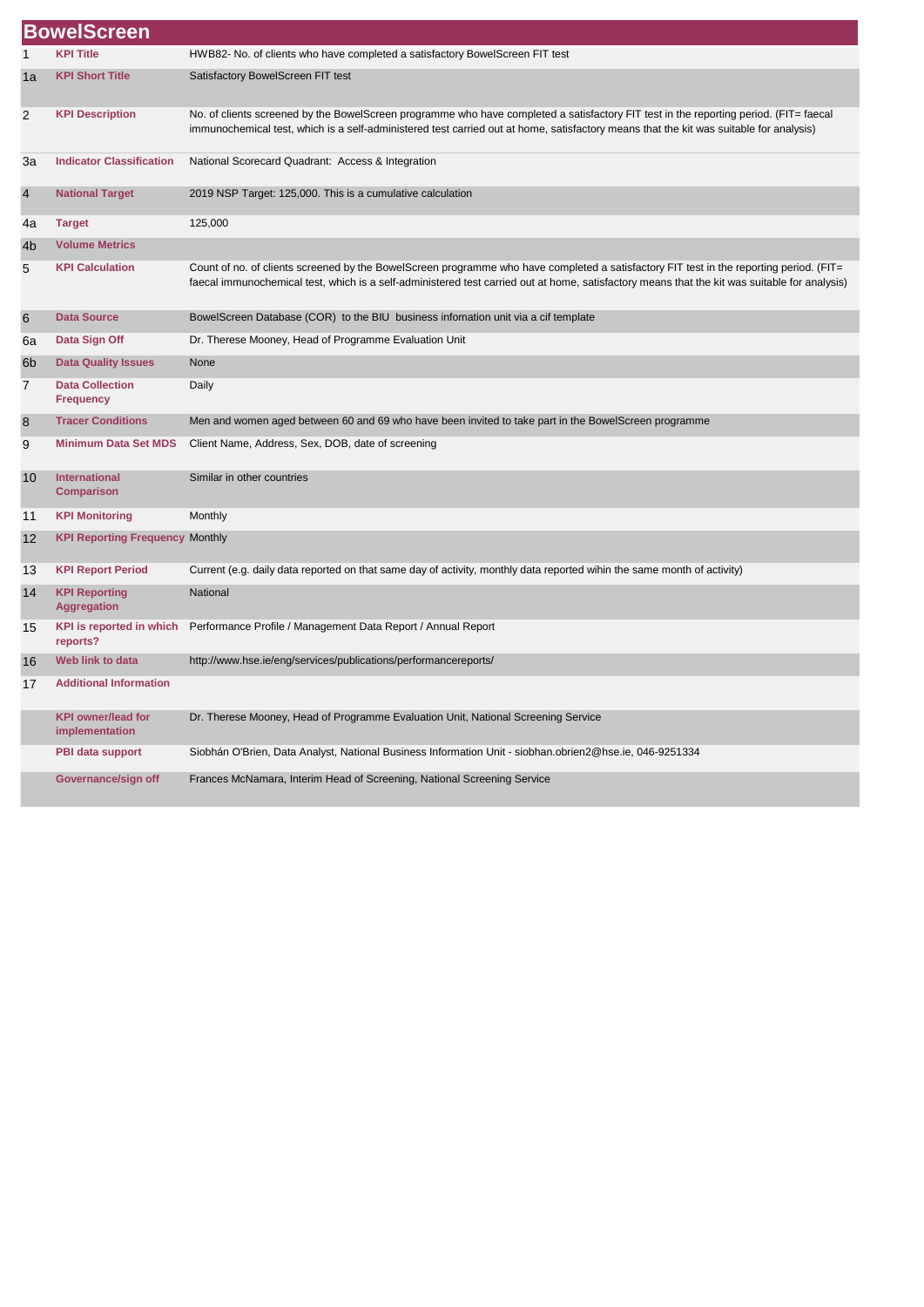|                | <b>BreastCheck</b>                          |                                                                                                                                                                                                                                                                                                                                                                                            |  |  |
|----------------|---------------------------------------------|--------------------------------------------------------------------------------------------------------------------------------------------------------------------------------------------------------------------------------------------------------------------------------------------------------------------------------------------------------------------------------------------|--|--|
| 1              | <b>KPI Title</b>                            | HWB77- No. of women in the eligible population who have had a complete mammogram                                                                                                                                                                                                                                                                                                           |  |  |
| 1a             | <b>KPI Short Title</b>                      | Eligible women who have had a mammogram                                                                                                                                                                                                                                                                                                                                                    |  |  |
| 2              | <b>KPI Description</b>                      | Activity measurement; count of number of women who have had a complete mammogram in the reporting period i.e two radiologists<br>have read it and it has been given a result. This metric includes initial women (women who have had their first BreastCheck<br>screening examination) and subsequent women (women who have had their second or higher BreastCheck screening examination). |  |  |
| 3              | <b>KPI Rationale</b>                        | Activity measurement: Better Health & Wellbeing                                                                                                                                                                                                                                                                                                                                            |  |  |
| 3a             | <b>Indicator Classification</b>             | National Scorecard Quadrant: Access & Integration                                                                                                                                                                                                                                                                                                                                          |  |  |
| $\overline{4}$ | <b>National Target</b>                      | 2019 NSP Target: 185,000 women. This is a cumulative calculation                                                                                                                                                                                                                                                                                                                           |  |  |
| 4a             | <b>Target</b>                               |                                                                                                                                                                                                                                                                                                                                                                                            |  |  |
| 4 <sub>b</sub> | <b>Volume Metrics</b>                       |                                                                                                                                                                                                                                                                                                                                                                                            |  |  |
| 5              | <b>KPI Calculation</b>                      | Count of number of initial women and subsequent women who have had a complete mammogram in the reporting period.                                                                                                                                                                                                                                                                           |  |  |
| 6              | <b>Data Source</b>                          | BreastCheck database (NBSP) to the BIU business infomation unit via a cif template                                                                                                                                                                                                                                                                                                         |  |  |
| 6а             | Data Sign Off                               | Dr. Therese Mooney, Head of Programme Evaluation Unit, National Screening Service                                                                                                                                                                                                                                                                                                          |  |  |
| 6 <sub>b</sub> | <b>Data Quality Issues</b>                  | None                                                                                                                                                                                                                                                                                                                                                                                       |  |  |
| 7              | <b>Data Collection</b><br><b>Frequency</b>  | Daily                                                                                                                                                                                                                                                                                                                                                                                      |  |  |
| 8              | <b>Tracer Conditions</b>                    | Women who are eligible for sceening.                                                                                                                                                                                                                                                                                                                                                       |  |  |
| 9              | <b>Minimum Data Set MDS</b>                 | Client Name, Address, DOB                                                                                                                                                                                                                                                                                                                                                                  |  |  |
| 10             | <b>International</b><br><b>Comparison</b>   | Similar in other countries                                                                                                                                                                                                                                                                                                                                                                 |  |  |
| 11             | <b>KPI Monitoring</b>                       | Monthly                                                                                                                                                                                                                                                                                                                                                                                    |  |  |
| 12             | <b>KPI Reporting Frequency Monthly</b>      |                                                                                                                                                                                                                                                                                                                                                                                            |  |  |
| 13             | <b>KPI Report Period</b>                    | Current (e.g. daily data reported on that same day of activity, monthly data reported wihin the same month of activity)                                                                                                                                                                                                                                                                    |  |  |
| 14             | <b>KPI Reporting</b><br><b>Aggregation</b>  | National                                                                                                                                                                                                                                                                                                                                                                                   |  |  |
| 15             | <b>KPI</b> is reported in which<br>reports? | Performance Profile / Management Data Report / Annual Report                                                                                                                                                                                                                                                                                                                               |  |  |
| 16             | Web link to data                            | http://www.hse.ie/eng/services/publications/performancereports/                                                                                                                                                                                                                                                                                                                            |  |  |
| 17             | <b>Additional Information</b>               | As reported in the HSE Performance Profile and Management Data Report                                                                                                                                                                                                                                                                                                                      |  |  |
|                | <b>KPI owner/lead for</b><br>implementation | Therese Mooney, Head of Programme Evanuation Unit, National Screening Service.                                                                                                                                                                                                                                                                                                             |  |  |
|                | <b>PBI data support</b>                     | Siobhán O'Brien, Data Analyst, National Business Information Unit : siobhan.obrien2@hse.ie, 046-9251334                                                                                                                                                                                                                                                                                    |  |  |
|                | Governance/sign off                         | Frances McNamara, Interim Head of Screening, National Screening Service                                                                                                                                                                                                                                                                                                                    |  |  |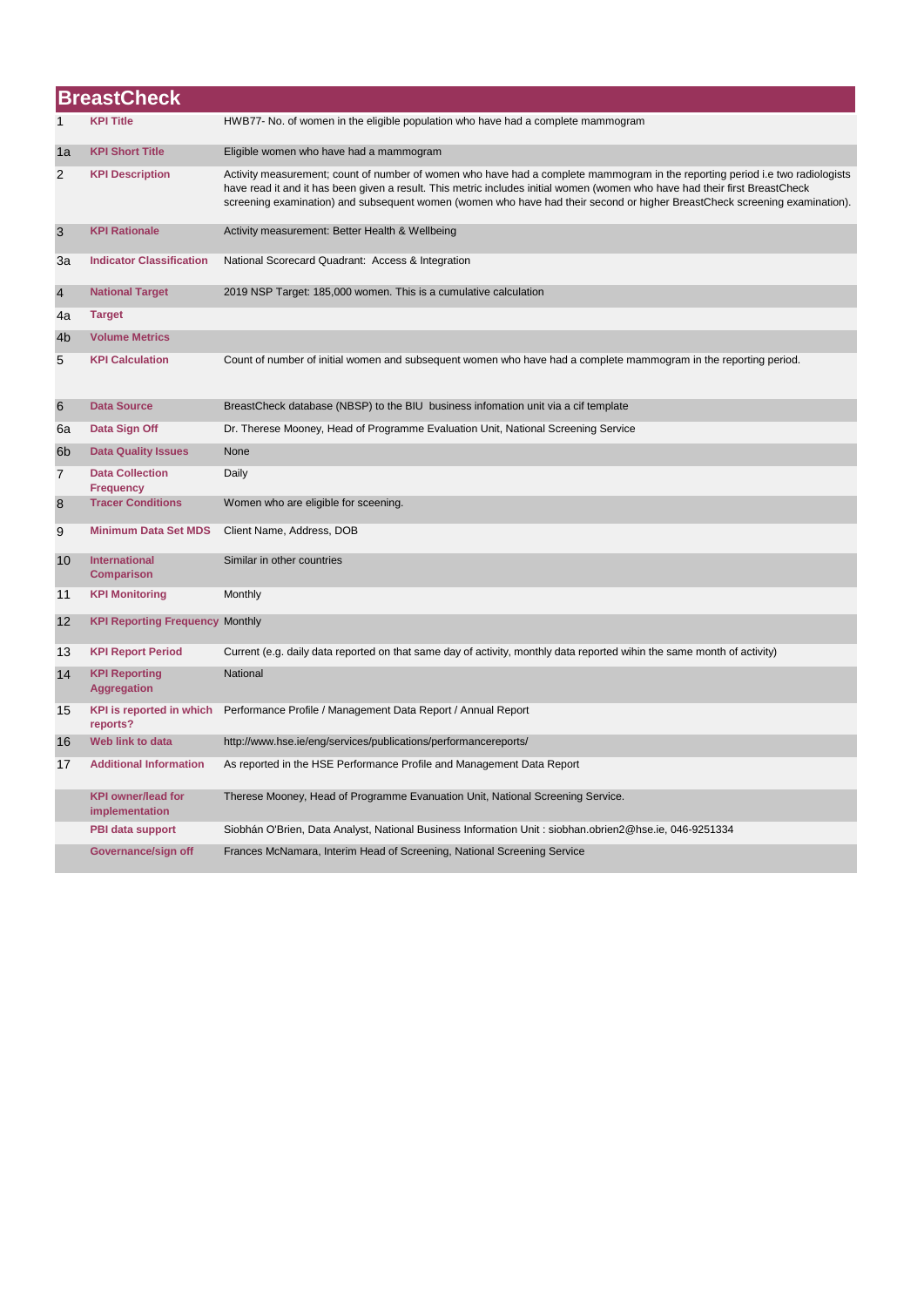|                | <b>BreastCheck</b>                          |                                                                                                                                                                                                                                                                                                                                           |  |  |
|----------------|---------------------------------------------|-------------------------------------------------------------------------------------------------------------------------------------------------------------------------------------------------------------------------------------------------------------------------------------------------------------------------------------------|--|--|
| 1              | <b>KPI Title</b>                            | HWB37- % women offered hospital admission for treatment within three weeks of diagnosis of breast cancer                                                                                                                                                                                                                                  |  |  |
| 1a             | <b>KPI Short Title</b>                      | Hospital admission offer within 3 weeks diagnosis                                                                                                                                                                                                                                                                                         |  |  |
| 2              | <b>KPI Description</b>                      | Measures whether women diagnosed with cancer are offered treatment in BreastCheck host hospital (St Vincents, Mater, Cork<br>University Hospital, Galway University hospital) within 3 weeks of being informed of their diagnosis of breast cancer. Detailed<br>analysis of client records may be necessary to report this metric.        |  |  |
| 3              | <b>KPI Rationale</b>                        | Measures quality of service to women with cancer detected at screening. Aims to improve outcomes and minimise anxiety by having<br>surgery in a timely manner. This data relates to women who opt to have treatment at BreastCheck host hospitals. Clients who opt to<br>have treatment at other hospitals are excluded from this metric. |  |  |
| За             | <b>Indicator Classification</b>             | National Scorecard Quadrant: Access & Integration                                                                                                                                                                                                                                                                                         |  |  |
| $\overline{4}$ | <b>National Target</b>                      | 2019 NSP Target: >90%. This is a cumulative calculation                                                                                                                                                                                                                                                                                   |  |  |
| 4a             | <b>Target</b>                               | a) Performance targets constant over the full year i.e. >90%                                                                                                                                                                                                                                                                              |  |  |
| 4 <sub>b</sub> | <b>Volume Metrics</b>                       | N/A                                                                                                                                                                                                                                                                                                                                       |  |  |
| 5              | <b>KPI Calculation</b>                      | Numerator = No. women offered hospital admission for treatment within 21 days of diagnosis of breast cancer. Denominator = No.<br>women diagnosed with Breast Cancer in the reporting period. Excludes cases where further tests/opinions sought or where woman<br>goes outside BreastCheck for treatment                                 |  |  |
| 6              | <b>Data Source</b>                          | BreastCheck database (NBSP) to the BIU business infomation unit via a cif template                                                                                                                                                                                                                                                        |  |  |
| 6a             | Data Sign Off                               | Dr. Therese Mooney                                                                                                                                                                                                                                                                                                                        |  |  |
| 6 <sub>b</sub> | <b>Data Quality Issues</b>                  | None                                                                                                                                                                                                                                                                                                                                      |  |  |
| 7              | <b>Data Collection</b><br><b>Frequency</b>  | Weekly                                                                                                                                                                                                                                                                                                                                    |  |  |
| 8              | <b>Tracer Conditions</b>                    | Women diagnosed with breast cancer requiring surgery and offered an appointment for treatment at one of the BreastCheck host<br>hospitals.                                                                                                                                                                                                |  |  |
| 9              | <b>Minimum Data Set MDS</b>                 | No. women first invited in the period, no. of those women screened (at reporting date) No. women diagnosed with breast cancer, No.<br>women offered hospital admission for treatment within 21 days of diagnosis of breast cancer.                                                                                                        |  |  |
| 10             | <b>International</b><br><b>Comparison</b>   | None                                                                                                                                                                                                                                                                                                                                      |  |  |
| 11             | <b>KPI Monitoring</b>                       | Bi-annual                                                                                                                                                                                                                                                                                                                                 |  |  |
| 12             | <b>KPI Reporting Frequency Bi-annual</b>    |                                                                                                                                                                                                                                                                                                                                           |  |  |
| 13             | <b>KPI Report Period</b>                    | BA-1Q (rolling 6 months one quarter in arrears, i.e. March 2019 report will report on data for period Jun-Dec 2018; Sep 2019 report<br>will report on data for period Jan-Jun 2019)                                                                                                                                                       |  |  |
| 14             | <b>KPI Reporting</b><br><b>Aggregation</b>  | <b>National</b>                                                                                                                                                                                                                                                                                                                           |  |  |
| 15             | <b>KPI</b> is reported in which<br>reports? | Performance Profile / Management Data Report                                                                                                                                                                                                                                                                                              |  |  |
| 16             | Web link to data                            | http://www.hse.ie/eng/services/publications/performancereports/                                                                                                                                                                                                                                                                           |  |  |
| 17             | <b>Additional Information</b>               |                                                                                                                                                                                                                                                                                                                                           |  |  |
|                | <b>KPI owner/lead for</b><br>implementation | Dr. Therese Mooney, Head of Programme Evaluation Unit, National Screening Service                                                                                                                                                                                                                                                         |  |  |
|                | PBI data support                            | Siobhán O'Brien, Data Analyst, National Business Information Unit - siobhan.obrien2@hse.ie, 046-9251334                                                                                                                                                                                                                                   |  |  |
|                | Governance/sign off                         | Frances McNamara, Interim Head of Screening, National Screening Service                                                                                                                                                                                                                                                                   |  |  |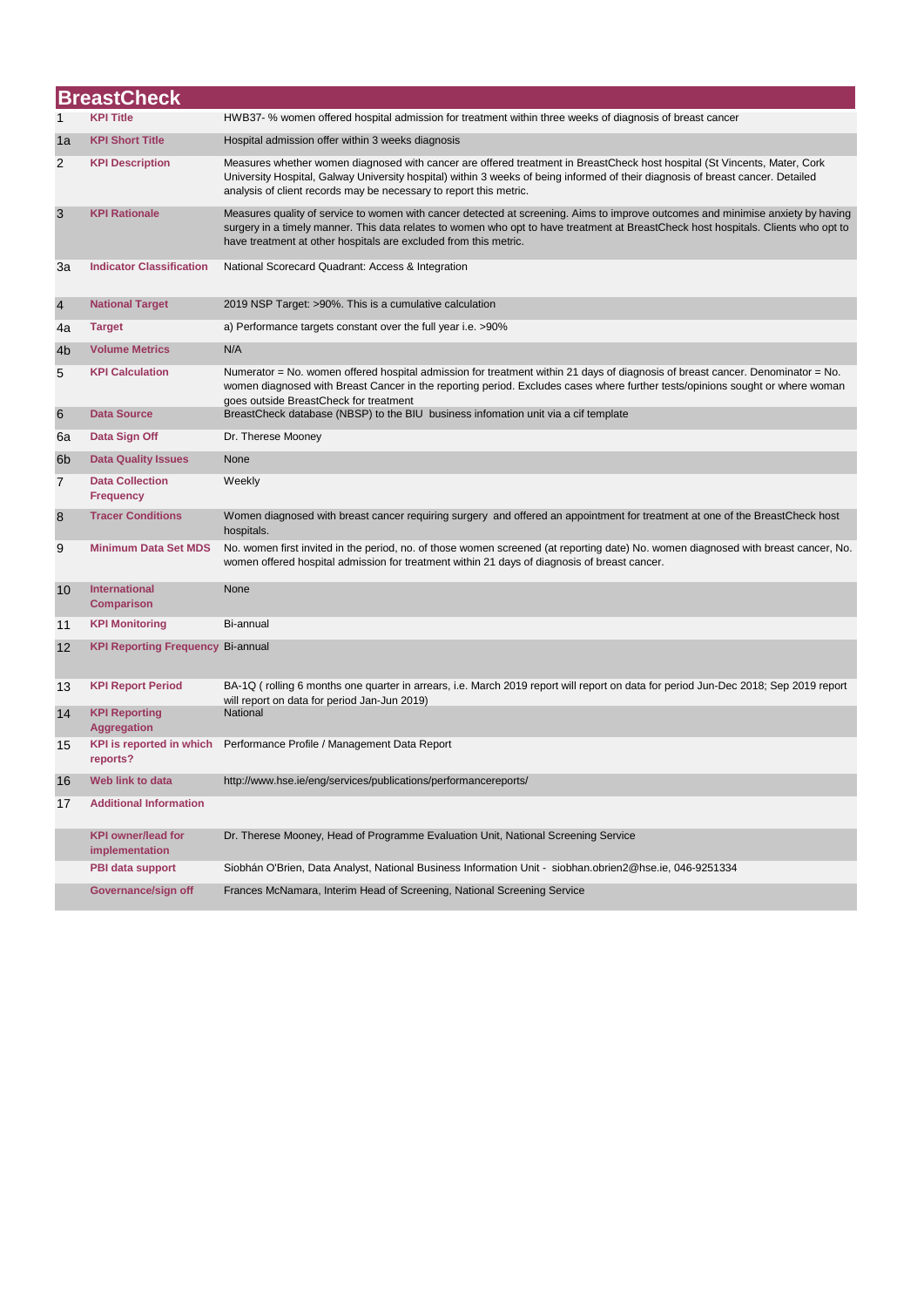|                | <b>BreastCheck</b>                          |                                                                                                                                                                                                                                                                                                                                                                                                                                         |  |  |
|----------------|---------------------------------------------|-----------------------------------------------------------------------------------------------------------------------------------------------------------------------------------------------------------------------------------------------------------------------------------------------------------------------------------------------------------------------------------------------------------------------------------------|--|--|
| 1              | KPI Title                                   | HWB35- % BreastCheck screening uptake rate                                                                                                                                                                                                                                                                                                                                                                                              |  |  |
| 1a             | <b>KPI Short Title</b>                      | BreastCheck uptake rate                                                                                                                                                                                                                                                                                                                                                                                                                 |  |  |
| 2              | <b>KPI Description</b>                      | A cohort measurement of the uptake of screening by women whose date of first offered invitation in the current screening round was<br>within the reporting period. These women are followed over time to allow adequate time for taking up their appoint (or second<br>appointment in the round). Includes all women in the eligible population ie including age extension. Includes all women in the eligible<br>population aged 50-68 |  |  |
| 3              | <b>KPI Rationale</b>                        | To maximise the uptake of breast screening among the eligible population. Based on evidence from Randomised Controlled Trials<br>and International best evidence. This level of uptake is required to have an effective reduction in mortality from breast cancer.                                                                                                                                                                      |  |  |
| За             | <b>Indicator Classification</b>             | National Scorecard Quadrant: Access & Integration                                                                                                                                                                                                                                                                                                                                                                                       |  |  |
| $\overline{4}$ | <b>National Target</b>                      | 2019 NSP Target: >70% . This is a cumulative calculation                                                                                                                                                                                                                                                                                                                                                                                |  |  |
| 4a             | <b>Target</b>                               | Performance targets constant over the full year i.e. >70%                                                                                                                                                                                                                                                                                                                                                                               |  |  |
| 4 <sub>b</sub> | <b>Volume Metrics</b>                       | N/A                                                                                                                                                                                                                                                                                                                                                                                                                                     |  |  |
| 5              | <b>KPI Calculation</b>                      | Numerator= No. of those women who attended screening. Subject to change due to uptake on second invitation, rescheduling etc.<br>Denimonator=women whose date of first offered invitation in the current screening round was within the reporting period.                                                                                                                                                                               |  |  |
| 6              | <b>Data Source</b>                          | BreastCheck database (NBSP) to the BIU business infomation unit via a cif template                                                                                                                                                                                                                                                                                                                                                      |  |  |
| 6a             | Data Sign Off                               | Dr. Therese Mooney, Head of Programme Evaluation Service, National Screening Service                                                                                                                                                                                                                                                                                                                                                    |  |  |
| 6 <sub>b</sub> | <b>Data Quality Issues</b>                  | None                                                                                                                                                                                                                                                                                                                                                                                                                                    |  |  |
| $\overline{7}$ | <b>Data Collection</b><br><b>Frequency</b>  | Daily                                                                                                                                                                                                                                                                                                                                                                                                                                   |  |  |
| 8              | <b>Tracer Conditions</b>                    | Women aged 50-68 whose date of first offered appointment in the round falls within the reporting period                                                                                                                                                                                                                                                                                                                                 |  |  |
| 9              | <b>Minimum Data Set MDS</b>                 | No. women first offered invitation in the period, no. of those women screened (at reporting date), age                                                                                                                                                                                                                                                                                                                                  |  |  |
| 10             | International<br><b>Comparison</b>          | >70% Agreed International Standard                                                                                                                                                                                                                                                                                                                                                                                                      |  |  |
| 11             | <b>KPI Monitoring</b>                       | Quarterly                                                                                                                                                                                                                                                                                                                                                                                                                               |  |  |
| 12             | <b>KPI Reporting Frequency Quarterly</b>    |                                                                                                                                                                                                                                                                                                                                                                                                                                         |  |  |
| 13             | <b>KPI Report Period</b>                    | $Q-1Q$                                                                                                                                                                                                                                                                                                                                                                                                                                  |  |  |
| 14             | <b>KPI Reporting</b><br><b>Aggregation</b>  | National                                                                                                                                                                                                                                                                                                                                                                                                                                |  |  |
| 15             | <b>KPI</b> is reported in which<br>reports? | Performance Profile / Management Data Report / Annual Report                                                                                                                                                                                                                                                                                                                                                                            |  |  |
| 16             | Web link to data                            | http://www.hse.ie/eng/services/publications/performancereports/                                                                                                                                                                                                                                                                                                                                                                         |  |  |
| 17             | <b>Additional Information</b>               |                                                                                                                                                                                                                                                                                                                                                                                                                                         |  |  |
|                | <b>KPI owner/lead for</b><br>implementation | Dr. Therese Mooney, Head of Programme Evaluation Unit, National Screening Service                                                                                                                                                                                                                                                                                                                                                       |  |  |
|                | <b>PBI data support</b>                     | Siobhán O'Brien, Data Analyst, National Business Information Unit - siobhan.obrien2@hse.ie, 046-9251334                                                                                                                                                                                                                                                                                                                                 |  |  |
|                | Governance/sign off                         | Frances McNamara, Interim Head of Screening, National Screening Service                                                                                                                                                                                                                                                                                                                                                                 |  |  |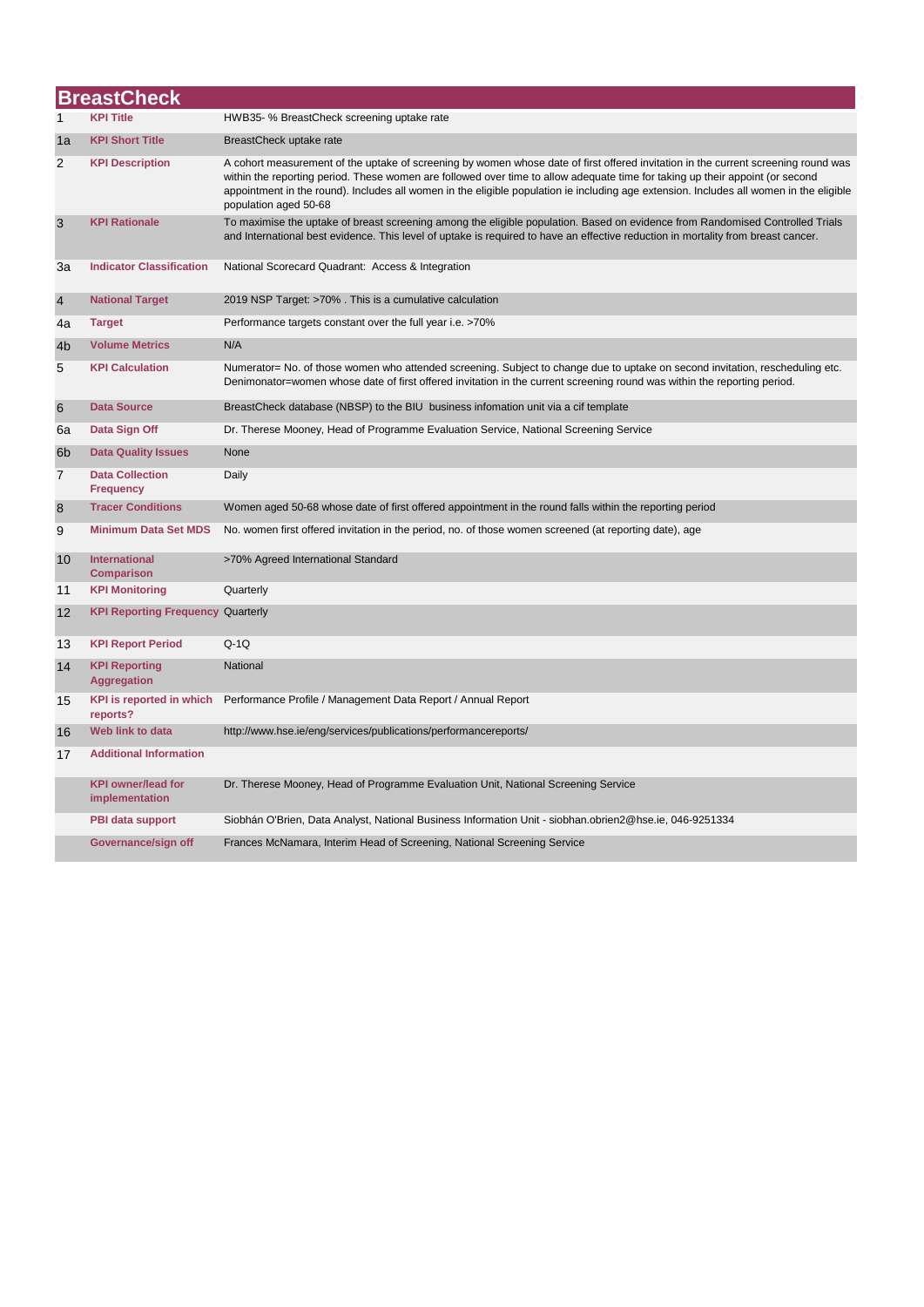|                | <b>CervicalCheck</b>                        |                                                                                                                                                                                                                                                                                                                                                                                                                                                                                                                                                                                                           |
|----------------|---------------------------------------------|-----------------------------------------------------------------------------------------------------------------------------------------------------------------------------------------------------------------------------------------------------------------------------------------------------------------------------------------------------------------------------------------------------------------------------------------------------------------------------------------------------------------------------------------------------------------------------------------------------------|
|                | <b>KPI Title</b>                            | HWB40- % eligible women with at least one satisfactory CervicalCheck screening in a 5-year period                                                                                                                                                                                                                                                                                                                                                                                                                                                                                                         |
| 1a             | <b>KPI Short Title</b>                      | one satisfactory CervicalCheck in 5yr period                                                                                                                                                                                                                                                                                                                                                                                                                                                                                                                                                              |
| $\overline{2}$ | <b>KPI Description</b>                      | Measures the proportion of the known eligible population who have had at least one satisfactory screening test in the five year period<br>defined. Period is based on a five-year screening round. This is a rolling metric updated to the end of the previous quarter.<br>Numerator=no. unique women aged 25-60 who have had a satisfactory screening test in the previous 5 years, Denominator= no. of<br>unique women aged 25-60 in the population (based on most recent census estimates) adjusted for women who have had a<br>hysterectomy (therefore not eligible for the CervicalCheck programme). |
| 3              | <b>KPI Rationale</b>                        | Measures the coverage of the CervicalCheck programme among the eligible population. Monitors if the programme is reaching the<br>population it serves.                                                                                                                                                                                                                                                                                                                                                                                                                                                    |
| 3a             | <b>Indicator Classification</b>             | National Scorecard Quadrant : Access & Integration                                                                                                                                                                                                                                                                                                                                                                                                                                                                                                                                                        |
| $\overline{4}$ | <b>National Target</b>                      | 2019 NSP Target: >80% . This is a cumulative calculation                                                                                                                                                                                                                                                                                                                                                                                                                                                                                                                                                  |
| 4a             | <b>Target</b>                               | a) Performance targets constant over the full year i.e. >80%                                                                                                                                                                                                                                                                                                                                                                                                                                                                                                                                              |
| 4 <sub>b</sub> | <b>Volume Metrics</b>                       | N/A                                                                                                                                                                                                                                                                                                                                                                                                                                                                                                                                                                                                       |
| 5              | <b>KPI Calculation</b>                      | Numerator=no. unique women aged 25-60 who have had a satisfactory screening test in the previous 5 years, Denominator= no. of<br>unique women aged 25-60 in the population (based on most recent census estimates) adjusted for women who have had a<br>hysterectomy (therefore not eligible for the CervicalCheck programme)                                                                                                                                                                                                                                                                             |
| 6              | <b>Data Source</b>                          | CervicalCheck database (CSR) to the BIU business infomation unit via a cif template                                                                                                                                                                                                                                                                                                                                                                                                                                                                                                                       |
| 6a             | Data Sign Off                               | Dr. Therese Mooney, Head of Programme Evaluation Unit, National Screening Service                                                                                                                                                                                                                                                                                                                                                                                                                                                                                                                         |
| 6 <sub>b</sub> | <b>Data Quality Issues</b>                  | None                                                                                                                                                                                                                                                                                                                                                                                                                                                                                                                                                                                                      |
| 7              | <b>Data Collection</b><br><b>Frequency</b>  | Quarterly                                                                                                                                                                                                                                                                                                                                                                                                                                                                                                                                                                                                 |
| 8              | <b>Tracer Conditions</b>                    | Women aged between 25 and 60 who are eligible for sceening and who have had a satisfactory screening test carried out in the<br>previous five years. Excludes women who have had a hysterectomy and are therefore ineligible for cervical screening.                                                                                                                                                                                                                                                                                                                                                      |
| 9              | <b>Minimum Data Set MDS</b>                 | Client name, address, DOB, date of screening.                                                                                                                                                                                                                                                                                                                                                                                                                                                                                                                                                             |
| 10             | International<br><b>Comparison</b>          | Similar in other countries                                                                                                                                                                                                                                                                                                                                                                                                                                                                                                                                                                                |
| 11             | <b>KPI Monitoring</b>                       | Quarterly                                                                                                                                                                                                                                                                                                                                                                                                                                                                                                                                                                                                 |
| 12             | <b>KPI Reporting Frequency Quarterly</b>    |                                                                                                                                                                                                                                                                                                                                                                                                                                                                                                                                                                                                           |
| 13             | <b>KPI Report Period</b>                    | $Q-1Q$                                                                                                                                                                                                                                                                                                                                                                                                                                                                                                                                                                                                    |
| 14             | <b>KPI Reporting</b><br><b>Aggregation</b>  | <b>National</b>                                                                                                                                                                                                                                                                                                                                                                                                                                                                                                                                                                                           |
| 15             | <b>KPI is reported in which</b><br>reports? | Performance Profile / Management Data Report / Annual Report                                                                                                                                                                                                                                                                                                                                                                                                                                                                                                                                              |
| 16             | <b>Web link to data</b>                     | http://www.hse.ie/eng/services/publications/performancereports/                                                                                                                                                                                                                                                                                                                                                                                                                                                                                                                                           |
| 17             | <b>Additional Information</b>               |                                                                                                                                                                                                                                                                                                                                                                                                                                                                                                                                                                                                           |
|                | <b>KPI owner/lead for</b><br>implementation | Dr. Therese Mooney, Head of Programme Evaluation Unit, National Screening Service                                                                                                                                                                                                                                                                                                                                                                                                                                                                                                                         |
|                | <b>PBI data support</b>                     | Siobhán O'Brien, Data Analyst, National Business Information Unit, siobhan.obrien2@hse.ie, 046-9251334                                                                                                                                                                                                                                                                                                                                                                                                                                                                                                    |
|                | Governance/sign off                         | Frances McNamara, Interim Head of Screening, National Screening Service                                                                                                                                                                                                                                                                                                                                                                                                                                                                                                                                   |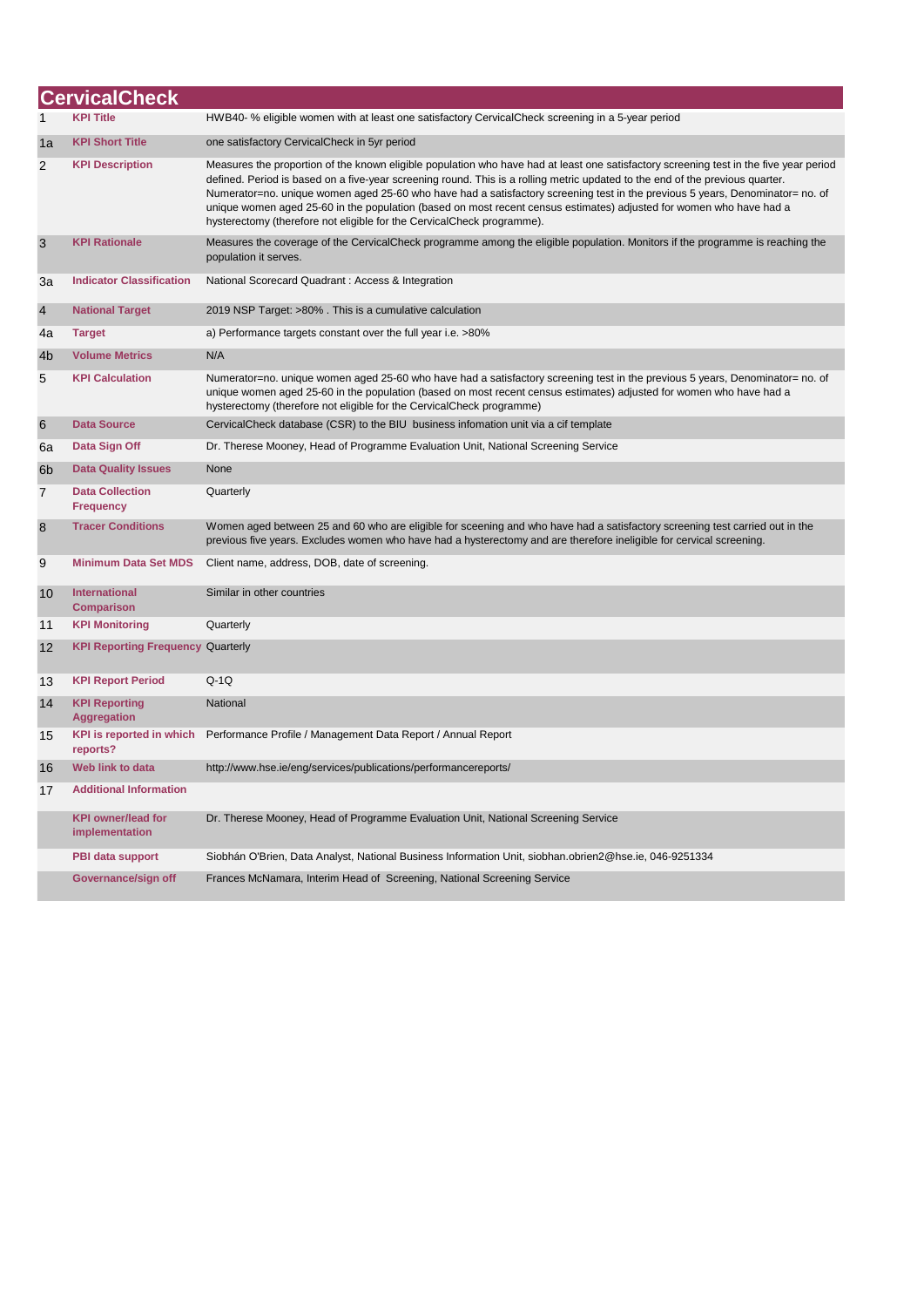|                | <b>CervicalCheck</b>                        |                                                                                                                                                                      |
|----------------|---------------------------------------------|----------------------------------------------------------------------------------------------------------------------------------------------------------------------|
| 1              | <b>KPI Title</b>                            | HWB21- No. of unique women who have had one or more smear tests in a primary care setting.                                                                           |
| 1a             | <b>KPI Short Title</b>                      | Unique women one or more smear tests                                                                                                                                 |
| 2              | <b>KPI Description</b>                      | Activity measurement; count of number of women who have had a satisfactory screening test in the reporting period i.e one that could<br>be analysed and reported on. |
| 3              | <b>KPI Rationale</b>                        | Activity measurementBetter Health & Wellbeing                                                                                                                        |
| За             | <b>Indicator Classification</b>             | National Scorecard Quadrant: Access & Integration                                                                                                                    |
| $\overline{4}$ | <b>National Target</b>                      | 2019 NSP Target: 255,000. This is a cumulative calculation                                                                                                           |
| 4a             | <b>Target</b>                               | 255,000 women                                                                                                                                                        |
| 4 <sub>b</sub> | <b>Volume Metrics</b>                       |                                                                                                                                                                      |
| 5              | <b>KPI Calculation</b>                      | Count of number of women who have had a satisfactory screening test in the reporting period i.e. one that could be analysed and<br>reported on.                      |
| 6              | <b>Data Source</b>                          | CervicalCheck database (CSR) to the BIU business infomation unit via a cif template                                                                                  |
| 6a             | Data Sign Off                               | Dr. Therese Mooney, Head of Programme Evaluation Unit, National Screening Service                                                                                    |
| 6 <sub>b</sub> | <b>Data Quality Issues</b>                  | None                                                                                                                                                                 |
| $\overline{7}$ | <b>Data Collection</b><br><b>Frequency</b>  | Daily                                                                                                                                                                |
| 8              | <b>Tracer Conditions</b>                    | Women aged between 25 and 60 who are eligible for sceening and who have had a satisfactory screening test carried out in a<br>primary care setting                   |
| 9              | <b>Minimum Data Set MDS</b>                 | Client Name, Address, DOB                                                                                                                                            |
| 10             | <b>International</b><br><b>Comparison</b>   | Similar in other countries                                                                                                                                           |
| 11             | <b>KPI Monitoring</b>                       | Monthly                                                                                                                                                              |
| 12             | <b>KPI Reporting Frequency Monthly</b>      |                                                                                                                                                                      |
| 13             | <b>KPI Report Period</b>                    | Current (e.g. daily data reported on that same day of activity, monthly data reported wihin the same month of activity)                                              |
| 14             | <b>KPI Reporting</b><br><b>Aggregation</b>  | National                                                                                                                                                             |
| 15             | <b>KPI</b> is reported in which<br>reports? | Performance Profile, Management Data Report, Annual Report                                                                                                           |
| 16             | Web link to data                            | http://www.hse.ie/eng/services/publications/performancereports/                                                                                                      |
| 17             | <b>Additional Information</b>               |                                                                                                                                                                      |
|                | <b>KPI owner/lead for</b><br>implementation | Dr. Therese Mooney, Head of Programme Evaluation Unit, National Screening Service                                                                                    |
|                | PBI data support                            | Siobhán O'Brien, Data Analyst, National Business Information Unit, siobhan obrien 2@hse.ie, 046-9251334                                                              |
|                | Governance/sign off                         | Frances McNamara, Interim Head of Screening, National Screening Service                                                                                              |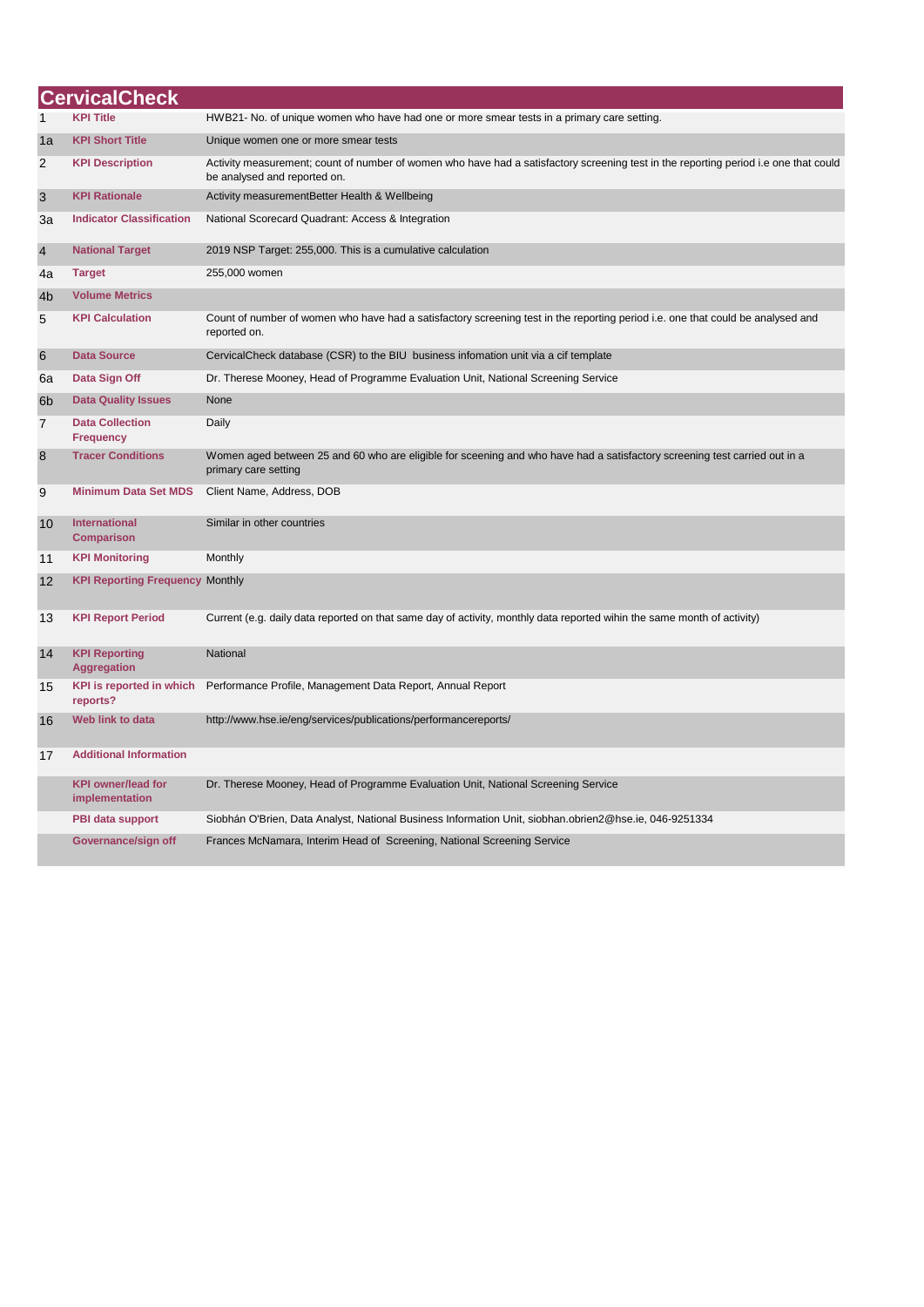|                | <b>Diabetic Retina Screen</b>               |                                                                                                                                                                                                                                                                                                                                           |
|----------------|---------------------------------------------|-------------------------------------------------------------------------------------------------------------------------------------------------------------------------------------------------------------------------------------------------------------------------------------------------------------------------------------------|
|                | <b>KPI Title</b>                            | HWB23- No. of Diabetic RetinaScreen clients screened with final grading result                                                                                                                                                                                                                                                            |
| 1a             | <b>KPI Short Title</b>                      | Diabetic RetinaScreen clients screened                                                                                                                                                                                                                                                                                                    |
| $\overline{2}$ | <b>KPI Description</b>                      | An activity measurement of the number of eligible men, women and children over 12 years who were screened for diabetic<br>retinopathy within the reporting period. Clients are considerd to be screened when a final grading result is received by the<br>programme. This number includes clients who had a slit-lamp test (if required). |
| 3              | <b>KPI Rationale</b>                        | Activity measurement: Better Health & Wellbeing                                                                                                                                                                                                                                                                                           |
| За             | <b>Indicator Classification</b>             | National Scorecard Quadrant: Access & Integration                                                                                                                                                                                                                                                                                         |
| $\overline{4}$ | <b>National Target</b>                      | 2019 NSP Target: 104,000. This is a cumulative calculation                                                                                                                                                                                                                                                                                |
| 4a             | <b>Target</b>                               |                                                                                                                                                                                                                                                                                                                                           |
| 4 <sub>b</sub> | <b>Volume Metrics</b>                       |                                                                                                                                                                                                                                                                                                                                           |
| 5              | <b>KPI Calculation</b>                      | Count of the number of eligible men, women and children aged over 12 years who were screened for diabhetic retinopathy<br>within the reporting period. Clients are considerd to be screened when a final grading result is received by the programme.<br>This number includes clients who had a slit-lamp test (if required).             |
| 6              | <b>Data Source</b>                          | DiabeticRetinaScreen Database (DRS) to the BIU business information unit via a cif template                                                                                                                                                                                                                                               |
| 6a             | Data Sign Off                               | Dr. Therese Mooney, Head of Programme Evaluation Unit                                                                                                                                                                                                                                                                                     |
| 6 <sub>b</sub> | <b>Data Quality Issues</b>                  | None                                                                                                                                                                                                                                                                                                                                      |
| 7              | <b>Data Collection</b><br><b>Frequency</b>  | Daily                                                                                                                                                                                                                                                                                                                                     |
| 8              | <b>Tracer Conditions</b>                    | Men and women and children aged over 12 years who have been diagnosed with diabetes and who have been screened as<br>part of the DiabeticRetinaScreen programme.                                                                                                                                                                          |
| 9              | <b>Minimum Data Set MDS</b>                 | Client name, address, sex, DOB, date of screening.                                                                                                                                                                                                                                                                                        |
| 10             | International<br><b>Comparison</b>          | Similar in other countries                                                                                                                                                                                                                                                                                                                |
| 11             | <b>KPI Monitoring</b>                       | Monthly                                                                                                                                                                                                                                                                                                                                   |
| 12             | <b>KPI Reporting Frequency Monthly</b>      |                                                                                                                                                                                                                                                                                                                                           |
| 13             | <b>KPI Report Period</b>                    | Current (e.g. daily data reported on that same day of activity, monthly data reported wihin the same month of activity)                                                                                                                                                                                                                   |
| 14             | <b>KPI Reporting</b><br><b>Aggregation</b>  | National                                                                                                                                                                                                                                                                                                                                  |
| 15             | <b>KPI</b> is reported in which<br>reports? | Performance Profile / Management Data Report / Annual Report                                                                                                                                                                                                                                                                              |
| 16             | Web link to data                            | http://www.hse.ie/eng/services/publications/performancereports/                                                                                                                                                                                                                                                                           |
| 17             | <b>Additional Information</b>               |                                                                                                                                                                                                                                                                                                                                           |
|                | <b>KPI owner/lead for</b><br>implementation | Dr. Therese Mooney, Head of Programme Evaluation Unit, National Screening Service                                                                                                                                                                                                                                                         |
|                | PBI data support                            | Siobhán O'Brien, Data Analyst, National Business Information Unit - siobhan.obrien2@hse.ie, 046-9251334                                                                                                                                                                                                                                   |
|                | Governance/sign off                         | Frances McNamara, Interim Head of Screening, National Screening Service                                                                                                                                                                                                                                                                   |